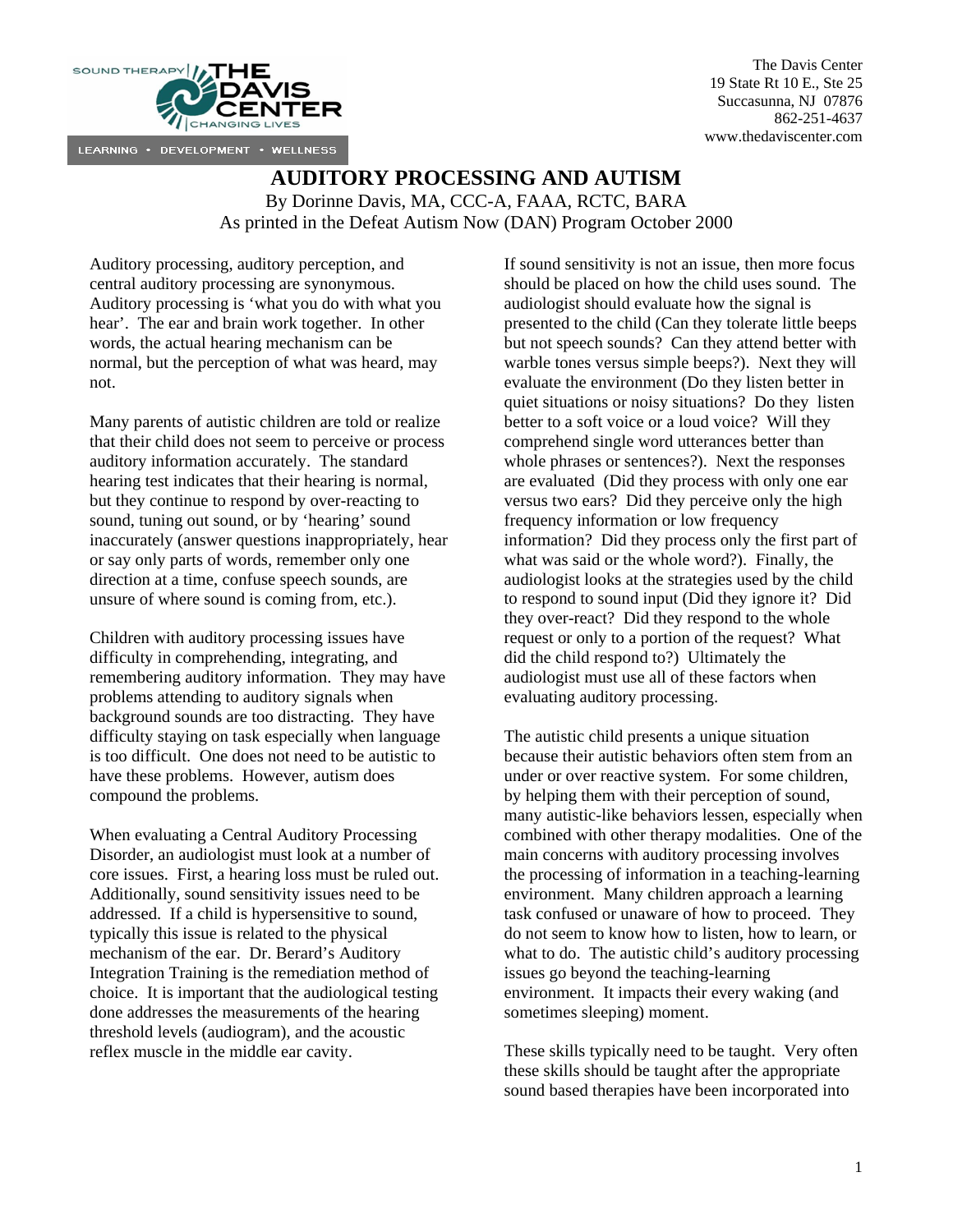

their therapy regimen. Summarizing my 1999 DAN Conference Program article on Sound Based Therapies, Auditory Integration Training should be considered first when hypersensitivity is present. And therefore, it is most important that the determination be made using the appropriate diagnostic testing. Secondly, the Tomatis® Method should be considered to enhance the general auditory perceptual connections. This method incorporates air and bone conduction transmission of sound and works on creating a balance within the body. Vestibular, oral motor, proprioceptive, behavioral, and emotional issues are also stimulated. Once the body has created a better balance, then 'fine tuning' issues such as sequencing, memory, time delays, phonemic awareness, localization, etc. can be addressed through therapies such as Fast ForWord®, Lindamood Bell®, Earobics®, and Away We Go®.

These 'fine tuning' issues are based upon the heirarchy of auditory perception. Norman Erber created this heirarchy when evaluating hard of hearing and deaf children. It applies to all areas of auditory perception. The four levels are: 1. Auditory Awareness, 2. Auditory Localization, 3. Auditory Discrimination, and 4. Auditory Comprehension.

The first level, **Auditory Awareness**, is the most basic one. A child needs to know that a sound is present and that it has meaning to them. Many autistic children have learned to tune out (or shut out) sound because it is too confusing to them. Others will respond to sound some of the time but not all of the time because of the situation they are in. Children need to learn that all sound is important and all sound has meaning. They need to learn to listen to sound, attend to sound, and respond to sound. This may seem very simple but for some autistic children, this skill does not exist or is very weak. It is important to start with this skill therapeutically after the appropriate above named therapies are initiated or if the child just has weak processing skills. If this skill is not developed first, other higher order skills will become splinter skills instead of useful skills.

The Davis Center 19 State Rt 10 E., Ste 25 Succasunna, NJ 07876 862-251-4637 www.thedaviscenter.com

The second level of auditory perception is **Auditory Localization.** This is the ability to know where sound is coming from and how to use the information. Many children are not sure if they hear a sound on their right or left side, in front or in back of them. If the child does not know where to locate a sound, by the time they have tuned into the speaker, they typically miss out on the first part of the message. They may only retain the last part of what they heard. In a reverberant room, they will tend to act more confused because sound is bouncing all around the room. In order to attend, the child must be able to know where to focus his attention. It should not be an assumption that the child can localize to a sound, simply because they are able to turn their head to that sound. The response must be quick and accurate. Sometimes certain pitch frequencies are easier to localize to than others.

The third level of auditory perception is **Auditory Discrimination.** This includes gross and fine sound discriminations. Gross sound discrimination includes hearing and identifying differences between very different sounds such as a dog's bark and a cow's moo. Fine sound discrimination includes sounds that are very similar sounding such as a loud jet rumble and a thunder roll; or the difference between two speech sounds such as fa/va. Fine sound discrimination also includes hearing differences such as hi/lo, fast/slow, near/far contrasts. Many autistic children can identify sounds but have difficulty with contrasting them. Others can discriminate gross sound differences but not fine sound differences. Still others can discriminate some sounds on command but not freely in the regular listening world.

The fourth and final level of auditory perception is **Auditory Comprehension.** This includes utilizing all the smaller pieces of auditory information in order to make sense of what was heard. Most people assume this means speech sounds, which are important, however, there are mant other subtle sounds that most people take for granted, such as sounds for safety (ambulance sirens, cars approaching while walking down the street, a fast approaching object like a ball thrown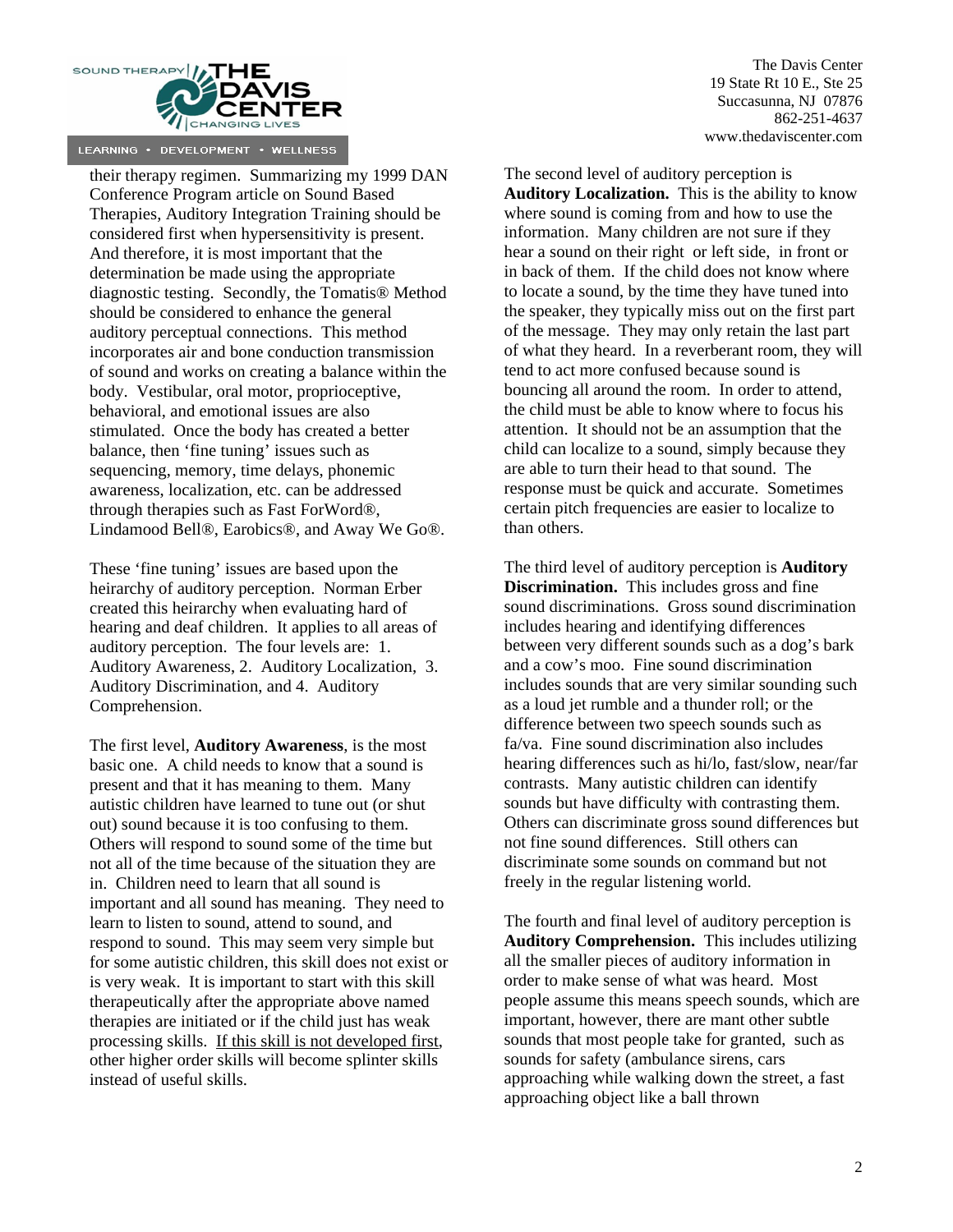

inappropriately, etc.). The autistic child may not know how to use these safety sounds because they may not be aware of them, be able to tolerate listening to the sound, know where to locate them, or how to discriminate between them. They do not have appropriate comprehension about the meaning of the sound. Their response to the situation would, therefore, be inappropriate. This also pertains to verbal communication. If they do not know someone is specifically speaking to them, and/or can't locate the speaker immediately, and/or have difficulty discriminating the information heard, then comprehension is beyond their capability unless presented at their level. This might require obtaining their attention by holding their face and localizing them to the speaker, using words or sentences that are not said too quickly and with clear enunciation, and guiding them through the comprehension task.

Having identified the four levels of auditory perception, the next step is to address the development of skills in those areas. First, one must consider the level of functioning of the person. Certainly if sound sensitivity is present, Dr. Berard's Auditory Integration Training should be considered so that sound can be comfortable and worth tuning in to. When sound sensitivity is not an issue but the child demonstrates weakness with attention, focusing, following directions, vestibular issues, oral motor issues, or receptive **and**  expressive language skills, the Tomatis Method should be considered to create better balance. This method has tremendous impact on the whole body's functioning but especially with how sound is perceived.

Once the baseline skills have been established, then the following ideas and activities can be attempted to develop the 'fine tuning' skills. For Auditory Awareness

1. Use recorded sounds with correlating picture cards. (These can be created by the parents to help with the better understanding of the child's environment or you can purchase programs that have these general sounds and pictures already together.) First, the pictures should be

The Davis Center 19 State Rt 10 E., Ste 25 Succasunna, NJ 07876 862-251-4637 www.thedaviscenter.com

 identified. Then the sounds introduced. Finally, the picture and sound should be combined. This may be a fast activity for some but for others, this may take a long time and require many repetitions to get accurate responses.

- 2. Once the sounds have been recognized and associated with the pictures, games such as Sound Lotto's can be played.
- 3. For reinforcement, the sounds can be imitated.
- 4. As the child begins to be aware of the sounds, the sounds can then be divided into categories such as people sounds, household sounds, vehicle sounds, etc.
- 5. Other sounds can be introduced such as favorite toys or noisemakers always watching for the child's response.

For Auditory Localization

- 1. Play games that have the child search for sounds after they become aware of the various sounds around them. Start with a small area such as a living room. Have someone hide behind a couch calling the child's name. Have the child come and find that person. Take turns and let the child be the one to call someone else's name if appropriate.
- 2. Later, an object that makes a sound can be hidden and a game to find the noisy object can be created. Start with easy situations, then start to hide the object in more difficult locations.
- 3. Move to the outside and see if sounds can be identified such as a train approaching and then help the child locate where the train is coming from. Be careful of past knowledge of a sound and its impact on the current situation such as familiarity with a 5:30 train always coming from the West.
- 4. Put a blindfold on or cover the child in a blanket and let them tell you what sound they hear and where they are hearing it from.

For Auditory Discrimination:

The list of activities for discrimination can be broken down into gross and fine sound discrimination activities. Additionally each of these areas can be broken down further into categories such as high and low, fast and slow, loud and soft,